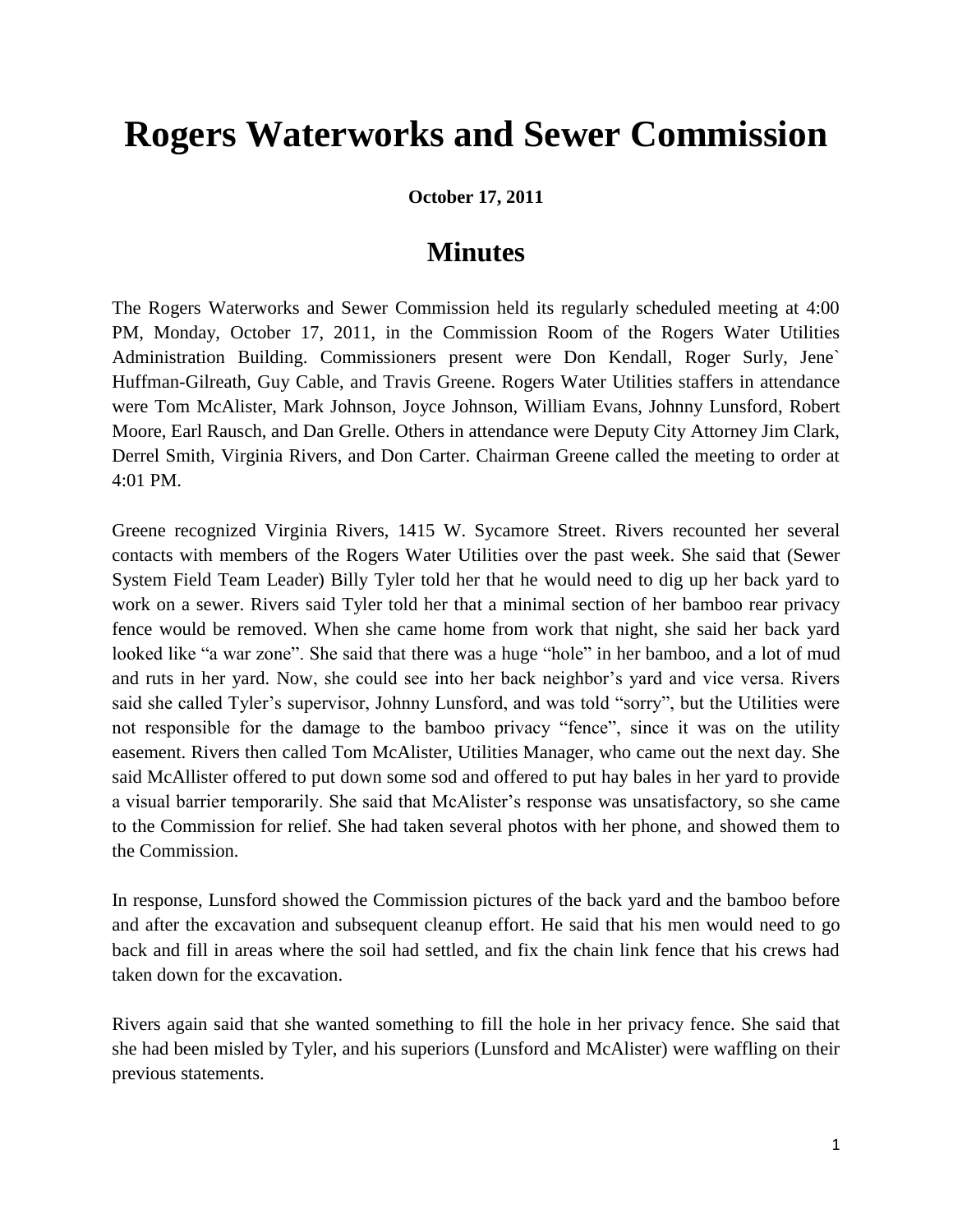Kendall said he thought RWU should fix the yard, and come up with some sort of visual barrier off the easement.

Cable said that he was concerned about the cost, and did not want to give the staff or Mrs. Rivers a "blank check". He added that he did not know why the Commission was hearing this matter, since the bamboo was obviously on the utility easement, and therefore "at risk" to all the utility companies.

Jim Clark, Deputy City Attorney, showed the Commission a copy of the City of Rogers standard utility easement form, which prohibits the planting of trees on utility easements, and that trees would not be paid for in case of damage or removal by the City or the utility companies.

Surly asked how much sod would be required. Don Carter, Mrs. Rivers' yard man, estimated enough to cover a strip about thirty feet by seventy feet.

Finally, Kendall asked McAlister to come up with a plan to satisfy Mrs. Rivers with cost estimates, for the Commission to consider next month. McAlister said that he would.

There was a motion by Greene, second by Huffman-Gilreath, to approve the August minutes (there was no September Commission meeting). All in favor, motion carried.

Greene recognized Mark Johnson, Utilities Engineer. Johnson recognized Dan Grelle, Engineer Technician, for twenty years of faithful service to Rogers Water Utilities and the citizens of Rogers.

Greene recognized Joyce Johnson, Utilities Controller, Johnson presented the Commission with financial reports for August and September, two good months for RWU, owing to the strong demand for water in the face of the drought of June and July. Johnson presented the Commission with another spreadsheet by which she predicted that the Water Department and the Sewer Department would exceed budget projections for net revenue for FY'12. She presented another spreadsheet showing the relative employee raises given to RWU employees versus City of Rogers employees over the past five years. The RWU raises were lagging well behind the City of Rogers, she said. Johnson reminded the Commission that the FY '12 budget called for a three percent employee raise for half the year (starting in January). Therefore, since the Rogers Water Utilities revenues were higher than anticipated, she said that the Commission could afford to give the RWU employees a raise.

How much is a one percent raise? Surly asked. Johnson said that, with taxes, a one percent raise amounted to \$26,000.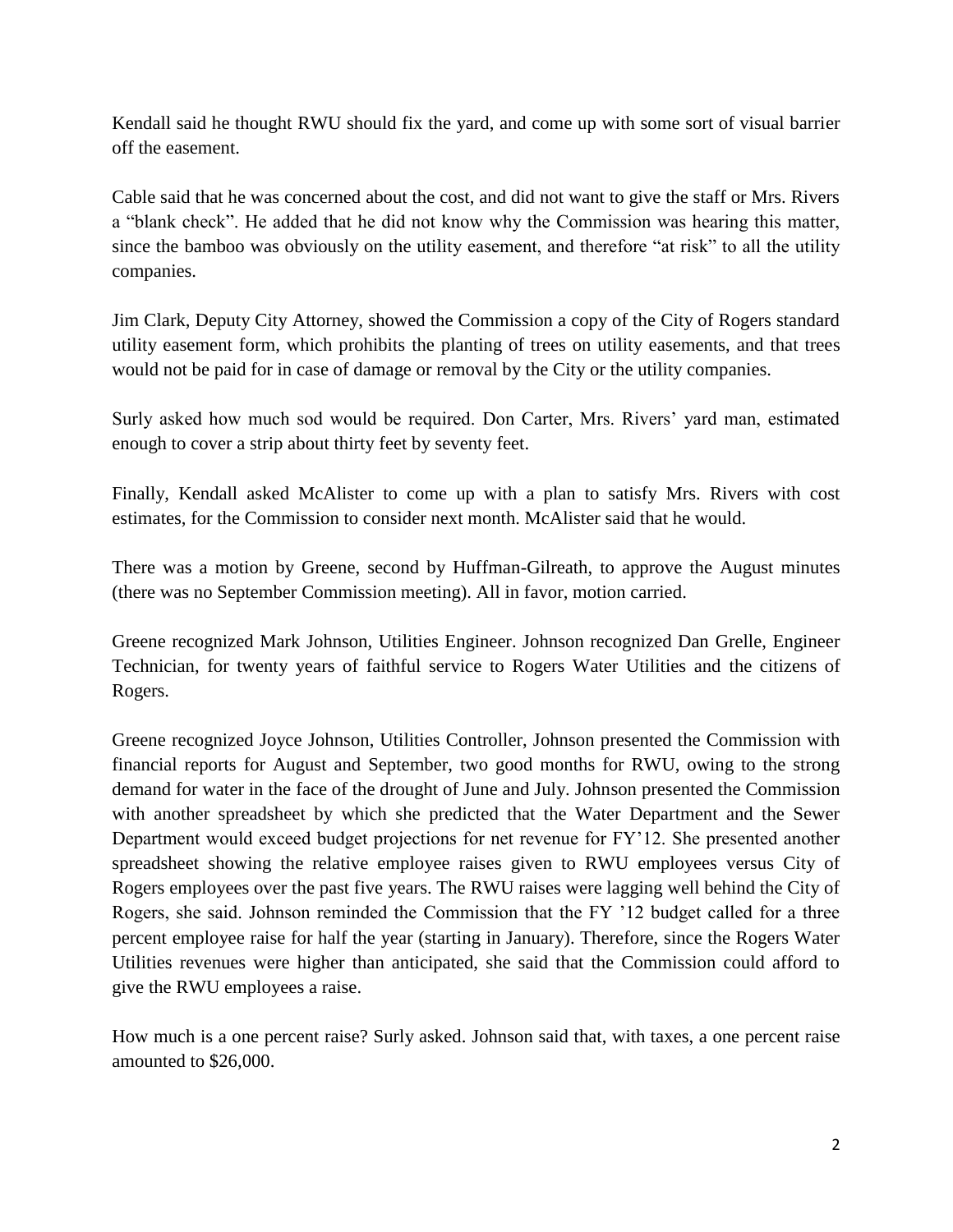There was a motion by Kendall, second by Huffman-Gilreath, to approve a three percent raise for the RWU employees, effective January 2012. All in favor, motion carried.

Greene recognized Mark Johnson again. Johnson presented the Commission with a spreadsheet detailing the projects in which the Commission had a pecuniary interest. He said that he received a list of about fifty street projects from the City of Rogers to be funded by the anticipated sales tax bond issue.

Greene asked if Johnson had enough manpower forces to deal with the inevitable facilities adjustments necessitated by street projects. Johnson said that it was his intent that the RWU Engineering Division perform all engineering design for water and sewer relocations/adjustments required. He said that the street design consultants had to submit a design before he could know which facilities would need to be moved. Also, additional right-of-way was usually required to be purchased by the City. Johnson said, that, if need be, the Commission could always hire the street/drainage consultant to perform engineering design.

Greene recognized Tom McAlister, Utilities Manager. McAlister said that the five cities of NWA had formed a loose partnership over a year ago to tend to the region's best interests in light of a threatened Total Maximum Daily Load (TMDL) study from the EPA. The five cities had all contributed \$20,000 each to hire a consultant to protect the cities' interest, and the Intergovernmental Work Group (IWG) made up of the five major cities of NWA had hired a consulting attorney and engineers to guide the IWG. Now, the original \$100,000 was spent, and the IWG and the NWA Council estimated that another \$40,000 per city was necessary to aid the State of Arkansas in its efforts to change the Oklahoma Scenic River total phosphorus limit and to pay the University of Arkansas to run simulations of the TMDL model, and perform sensitivity analyses and uncertainty analyses of the model. It was estimated that it would take about \$320,000 in consulting fees through next summer. McAlister said that the first \$20,000 from Rogers was split between the Commission and the City Council. McAlister said that he had \$60,000 in the budget for the effort, and he asked the Commission for \$40,000 to continue the effort.

There were several questions from the Commission. How much longer would this (legal opposition to the Oklahoma Scenic Rivers total phosphorus limit and the threat to reduce phosphorus discharges from wastewater treatment plants) last? McAlister said that the last legal hassle between Oklahoma and Arkansas lasted about ten years, but those legal fees were paid for by Fayetteville and Beaver Water District. McAlister repeated his assertion that the Oklahoma Scenic Rivers phosphorus criterion was artificially low and unattainable in a watershed like the Illinois River in Arkansas. The cities of NWA must challenge the EPA and Oklahoma's assertion based on the flawed total phosphorus limit, and maneuver for a political solution.